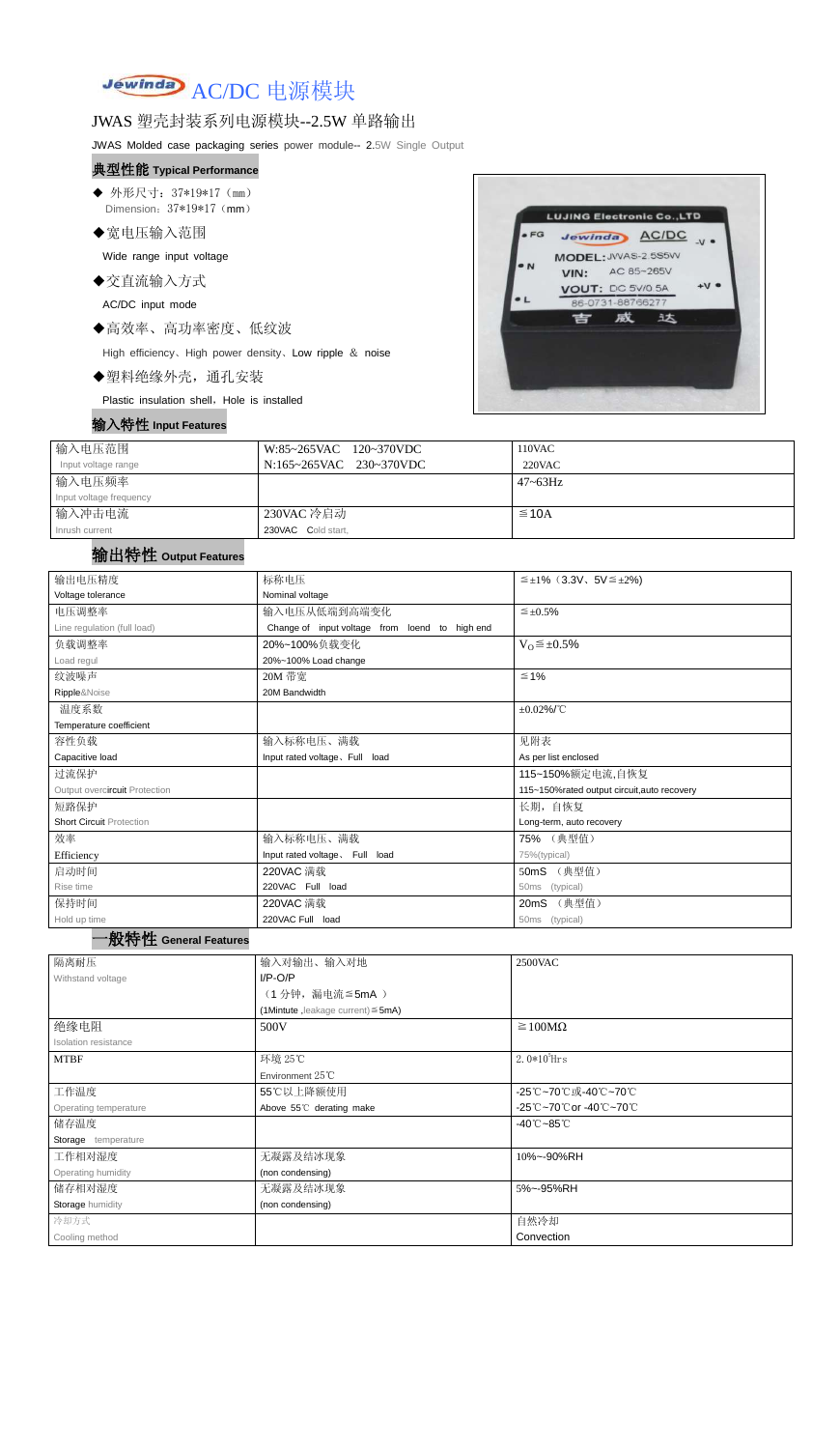#### 容性负载 **Capacitive Load**

## 命名方式 **Naming Rules**



## 产品选型 **Product selection**

| 品型号<br>产          | 输出电压           | 输出电流           | 输出电压精度         | 纹波噪声          | 效率         |  |
|-------------------|----------------|----------------|----------------|---------------|------------|--|
|                   | Output voltage | Output current | Output voltage | R&N           |            |  |
| Model No.         | V <sub>O</sub> | Io             | tolerance      | $V_{(P-P)mV}$ | Efficiency |  |
| JWAS-2.5S3.3W(N)  | 3.3V           | 0.76A          | $\pm 2\%$      | 80mV          | 70%        |  |
| $JWAS-2.5S5W(N)$  | 5V             | 0.50A          | $\pm 2\%$      | 80mV          | 72%        |  |
| $JWAS-2.5S9W(N)$  | 9V             | 0.27A          | $\pm 1\%$      | 100mV         | 74%        |  |
| $JWAS-2.5S12W(N)$ | 12V            | 0.21A          | $\pm 1\%$      | 120mV         | 75%        |  |
| $JWAS-2.5S15W(N)$ | 15V            | 0.17A          | $\pm 1\%$      | 120mV         | 77%        |  |
| $JWAS-2.5S24W(N)$ | 24V            | 0.11A          | $\pm 1\%$      | 180mV         | 79%        |  |

注:因篇幅有限,以上只是部分产品列表,若需列表以外产品,请与本公司销售部联系。

Note:Due to space limitations ,the above list is only for some products, If other than a list of products, please contact the Company's sales department. 输出纹波噪声(峰-峰值)的测量,请参照模块测试说明中介绍的方法进行。

Output ripple noise measurement (peak - peak), please refer to the module test notes method is introduced.

#### 封装尺寸图**MechanicalData**



管脚定义 **Pin Assignments**

注:电源模块的外形尺寸和管脚定义如与选型手册不符,请以实物实际尺寸为准。

Note: Dimensions and pin definitions of power module such as inconsistent with the hand book, please in kind prevail actual size

| Vout:5V                |                       | Vout: $12V$ , $15V$    |                | Vout:24V               |                |
|------------------------|-----------------------|------------------------|----------------|------------------------|----------------|
| 推荐值<br>Recommendations | 最大值<br><b>Maximum</b> | 推荐值<br>Recommendations | 最大值<br>Maximum | 推荐值<br>Recommendations | 最大值<br>Maximum |
|                        |                       |                        |                |                        |                |
| $470 \mu F$            | $1000 \mu F$          | $100 \mu F$            | $220 \mu F$    | $470 \mu F$            | $1000\mu F$    |

| D <sub>1</sub> | $\mathbf{D}$   | $\mathbf{D}$               | P <sub>4</sub>  |
|----------------|----------------|----------------------------|-----------------|
| $\sim$ $\sim$  | $\overline{1}$ | $\overline{1}$             |                 |
| AC(L)          | C(N)<br>AU(1)  | $\mathbf{v}_{\mathrm{O+}}$ | $V_{\text{O}-}$ |